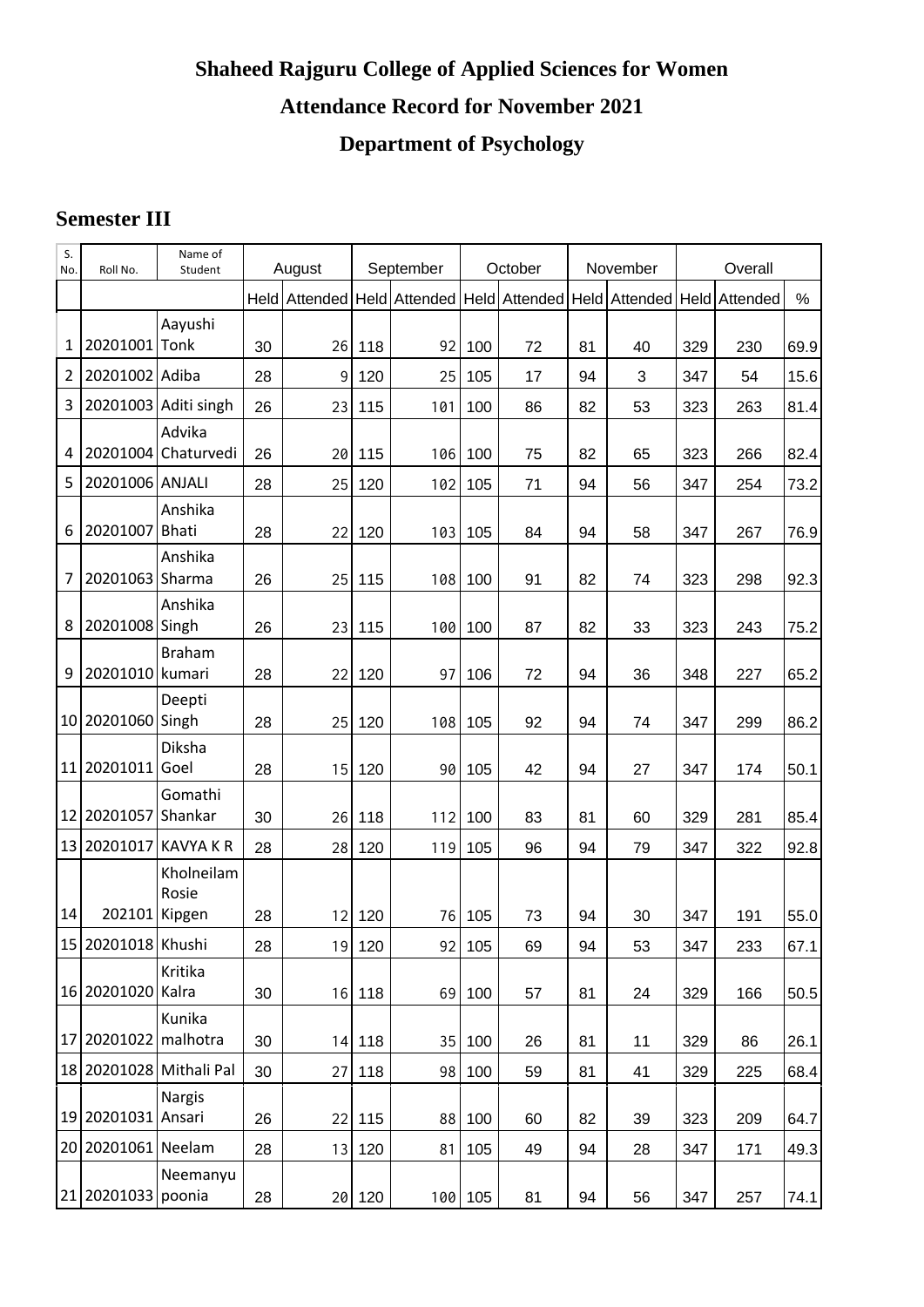|    | 22 20201062         | Phurbu                 |    |                |        |     |         |             |    |                |     |                |      |
|----|---------------------|------------------------|----|----------------|--------|-----|---------|-------------|----|----------------|-----|----------------|------|
|    |                     | Dolma<br>Poulami       | 29 | 28             | 118    | 108 | 100     | 91          | 82 | 55             | 329 | 282            | 85.7 |
| 23 | 20201035            | Das                    | 25 | 19             | 115    | 80  | 100     | 55          | 82 | 54             | 322 | 208            | 64.6 |
|    |                     | 24 20201036 Pragya Raj | 25 | 22             | 115    | 108 | 100     | 87          | 82 | 62             | 322 | 279            | 86.6 |
|    |                     | Pratibha               |    |                |        |     |         |             |    |                |     |                |      |
| 25 | 20201037            | Yaduvanshi             | 25 | 12             | 115    | 56  | 100     | 28          | 82 | 25             | 322 | 121            | 37.6 |
| 26 | 20201038 kumari     | Preeti                 | 25 |                | 22 115 | 90  | 100     | 56          | 82 | 35             | 322 | 203            | 63.0 |
|    |                     | Rashika                |    |                |        |     |         |             |    |                |     |                |      |
| 27 | 20201039 Rawat      |                        | 25 | 17             | 115    | 50  | 82      | 25          | 82 | 3              | 304 | 95             | 31.3 |
|    | 28 20201058         | Ritika<br>Dabas        | 27 | 7              | 120    | 5   | 105     | 3           | 94 | $\overline{2}$ | 346 | 17             | 4.9  |
|    |                     | <b>SAKSHI</b>          |    |                |        |     |         |             |    |                |     |                |      |
|    | 29 20201040 SINGH   |                        | 27 | 22             | 120    | 107 | 105     | 75          | 94 | 62             | 346 | 266            | 76.9 |
|    | 30 20201041         | SAUMYA<br><b>VERMA</b> |    |                |        |     |         |             |    |                |     |                |      |
|    |                     | Sonali                 | 25 | 19             | 115    | 98  | 100     | 78          | 82 | 46             | 322 | 241            | 74.8 |
| 31 | 20201059 singh      |                        | 27 | 1              | 120    | 1   | 105     | $\mathbf 0$ | 94 | 5              | 346 | $\overline{7}$ | 2.0  |
|    |                     | Tashi                  |    |                |        |     |         |             |    |                |     |                |      |
|    | 32 20201045 Angmo   |                        | 25 | 21             | 115    | 85  | 100     | 80          | 82 | 61             | 322 | 247            | 76.7 |
|    | 33 20201046 balaji  | Tejaswini              | 25 |                | 19 115 | 57  | 100     | 33          | 82 | 47             | 322 | 156            | 48.4 |
|    |                     | Unnati                 |    |                |        |     |         |             |    |                |     |                |      |
|    | 34 20201047 Khanna  |                        | 25 | 22             | 115    | 99  | 100     | 80          | 82 | 66             | 322 | 267            | 82.9 |
|    | 35 20201049 Jadaun  | Vaishnavee             | 27 | 24             | 120    | 122 | 105     | 101         | 94 | 89             | 346 | 336            | 97.1 |
|    |                     | VANI                   |    |                |        |     |         |             |    |                |     |                |      |
|    | 36 20201051 VERMA   |                        | 27 | 21             | 120    |     | 112 105 | 91          | 94 | 47             | 346 | 271            | 78.3 |
| 37 | 20201055 HUSSAIN    | ZOYA                   | 29 |                | 29 118 | 111 | 100     | 83          | 81 | 61             | 328 | 284            | 86.6 |
|    |                     | <b>AYUSHI</b>          |    |                |        |     |         |             |    |                |     |                |      |
| 38 | 20201009 CHAHAL     |                        | 26 | $\overline{9}$ | 115    | 37  | 100     | 22          | 82 | 14             | 323 | 82             | 25.4 |
| 39 |                     | 2020101 Disha Kohli    | 26 | 9              | 115    | 64  | 100     | 31          | 82 | 8              | 323 | 112            | 34.7 |
|    | 20201064 Sachdeva   | Divya                  |    |                |        |     |         |             |    |                |     |                |      |
| 40 | 41 20201014 Ishika  |                        | 26 | $6 \,$         | 115    | 13  | 103     | $\mathbf 0$ | 94 | $\pmb{0}$      | 338 | 19             | 5.6  |
|    |                     | <b>JAHNVI</b>          | 28 | 13             | 120    | 98  | 105     | 48          | 94 | 19             | 347 | 178            | 51.3 |
|    | 42 20201015 SINGH   |                        | 26 | 23             | 115    | 63  | 100     | 41          | 82 | 24             | 323 | 151            | 46.7 |
|    |                     | Khushi                 |    |                |        |     |         |             |    |                |     |                |      |
|    | 43 20201019 Arora   |                        | 28 | 18             | 120    | 96  | 105     | 56          | 94 | 41             | 347 | 211            | 60.8 |
|    | 44 20201023 Ahmed   | Laiba                  | 28 | 15             | 120    | 38  | 105     | 22          | 94 | 10             | 347 | 85             | 24.5 |
|    |                     | Mahi                   |    |                |        |     |         |             |    |                |     |                |      |
|    | 45 20201024         | Chaurasia              | 26 | 12             | 115    | 45  | 82      | 19          | 63 | 10             | 286 | 86             | 30.1 |
|    | 46 20201025 SEN     | <b>MALIHA</b>          | 26 | 21             | 115    | 77  | 100     | 49          | 82 | 54             | 323 | 201            | 62.2 |
|    |                     | <b>MANASVI</b>         |    |                |        |     |         |             |    |                |     |                |      |
|    | 47 20201026 ROHATGI |                        | 26 |                | 18 115 | 83  | 100     | 74          | 82 | 65             | 323 | 240            | 74.3 |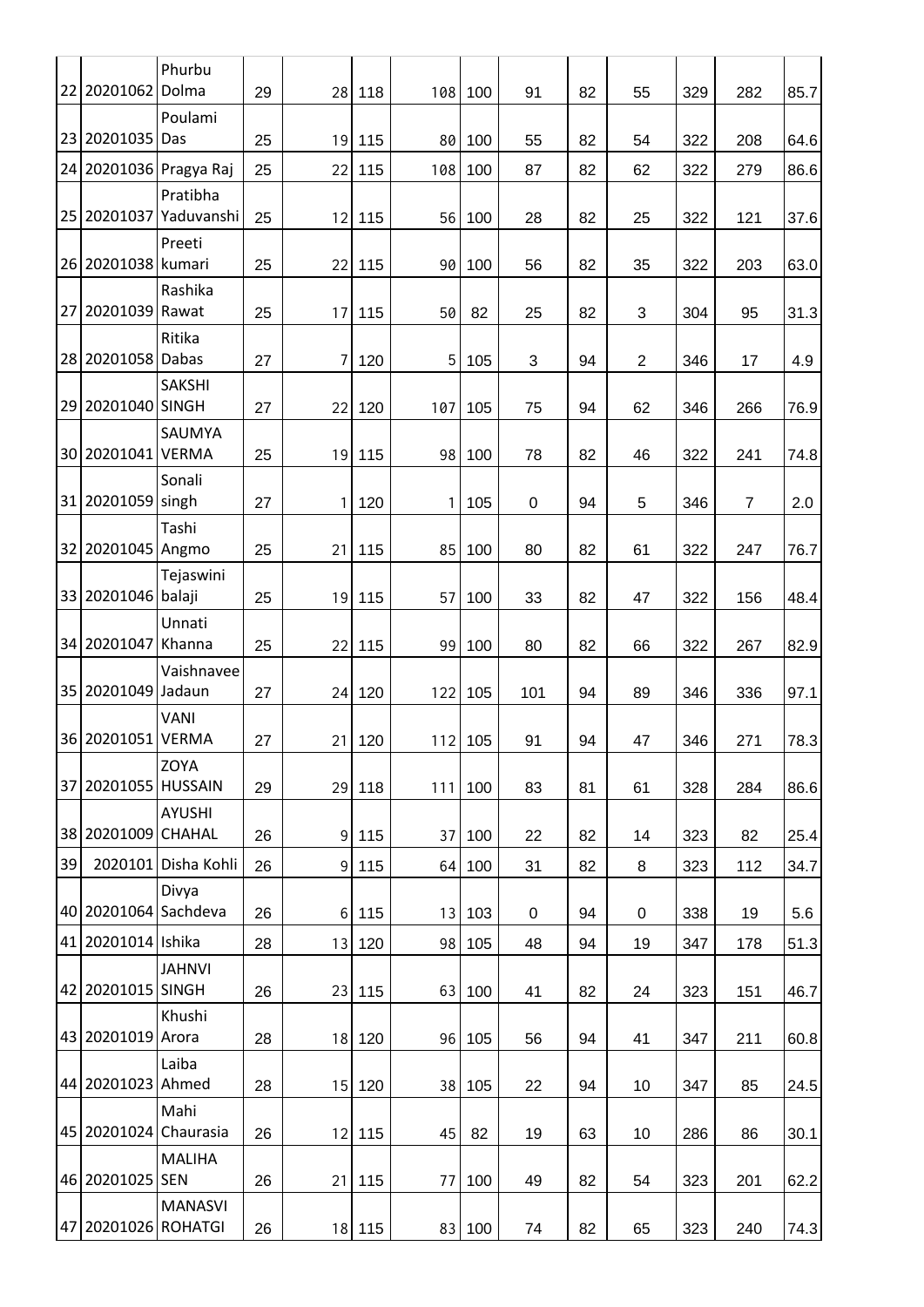|    |                    | Midhat<br>Kulsoom                             |    |    |        |     |     |    |    |    |     |     |      |
|----|--------------------|-----------------------------------------------|----|----|--------|-----|-----|----|----|----|-----|-----|------|
| 48 | 20201027 Zaidi     |                                               | 28 | 11 | 120    | 51  | 105 | 60 | 94 | 49 | 347 | 171 | 49.3 |
| 49 | 20201029           | Muskan<br>Jain                                | 30 | 25 | 118    | 88  | 100 | 56 | 81 | 26 | 329 | 195 | 59.3 |
| 50 | 20201030 singh     | Nandini                                       | 28 | 18 | 120    | 92  | 105 | 30 | 94 | 20 | 347 | 160 | 46.1 |
| 51 | 20201032 Arya      | Navvya                                        | 30 | 17 | 118    | 72  | 100 | 48 | 81 | 26 | 329 | 163 | 49.5 |
| 52 | 20201034           | Pallavi<br>Datta                              | 29 | 23 | 118    | 73  | 100 | 61 | 81 | 52 | 328 | 209 | 63.7 |
| 53 | 20201056 dixit     | Shivalika                                     | 27 | 26 | 120    | 109 | 105 | 63 | 94 | 55 | 346 | 253 | 73.1 |
|    | 54 20201043        | <b>SIMRAN</b><br><b>KAUR</b><br><b>TAMBER</b> | 29 | 20 | 118    | 68  | 100 | 38 | 81 | 11 | 328 | 137 | 41.8 |
|    | 55 20201044 Prasad | Srishti                                       | 27 | 9  | 120    | 40  | 105 | 50 | 94 | 44 | 346 | 143 | 41.3 |
| 56 |                    | 20201048 Urvi Shukla                          | 27 | 21 | 120    | 96  | 105 | 62 | 94 | 33 | 346 | 212 | 61.3 |
| 57 | 20201050 verma     | Vaishnavi                                     | 27 | 19 | 120    | 64  | 105 | 39 | 94 | 36 | 346 | 158 | 45.7 |
|    | 58 20201054 Sethi  | Yuvanshi                                      | 29 | 21 | 118    | 77  | 100 | 68 | 81 | 59 | 328 | 225 | 68.6 |
|    | 59 20201016 Sagar  | Kanishka                                      | 28 |    | 15 118 | 82  | 100 | 39 | 81 | 15 | 327 | 151 | 46.2 |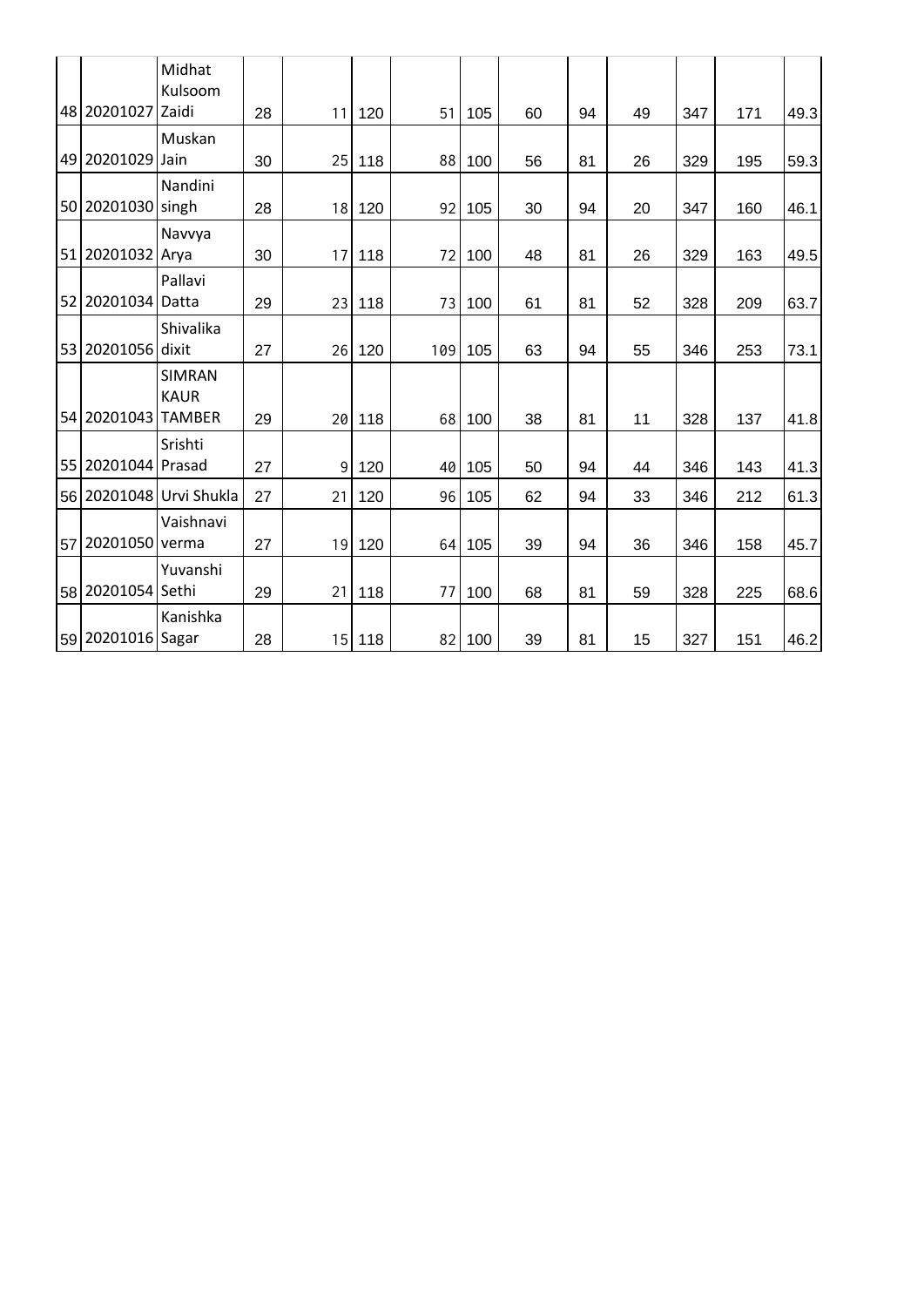## **Semester V**

| S.<br>No. | Roll No.         | Name of Student                     | Jul |                                                                                     | Aug |                  | Sept |    | Oct+Nov |                | Overall |     |      |
|-----------|------------------|-------------------------------------|-----|-------------------------------------------------------------------------------------|-----|------------------|------|----|---------|----------------|---------|-----|------|
|           |                  |                                     |     | Held Attended   Held Attended   Held   Attended   Held   Attended   Held   Attended |     |                  |      |    |         |                |         |     | %    |
| 1         | 20191001         | <b>AASHNA</b><br><b>VARSHNEY</b>    | 39  | 31                                                                                  | 66  | 41               | 95   | 63 | 84      | 39             | 284     | 174 | 61.3 |
| 2         |                  | <b>ADITI</b><br>20191003 DHOUNDIYAL | 39  | 36                                                                                  | 66  | 53               | 95   | 82 | 84      | 57             | 284     | 228 | 80.3 |
| 3         | 20191004         | <b>ADITI BHATT</b>                  | 39  | 15                                                                                  | 66  | 24               | 95   | 9  | 84      | 4              | 284     | 52  | 18.3 |
| 4         |                  | 20191005 AMISHA YADAV               | 39  | 8                                                                                   | 66  | $\boldsymbol{0}$ | 95   | 3  | 84      | 0              | 284     | 11  | 3.9  |
| 5         | 20191006 ANJALI  |                                     | 39  | 28                                                                                  | 66  | 37               | 95   | 58 | 84      | 30             | 284     | 153 | 53.9 |
| 6         | 20191007         | <b>ANNU PRIYA</b>                   | 39  | 23                                                                                  | 66  | 53               | 95   | 52 | 84      | 32             | 284     | 160 | 56.3 |
| 7         |                  | <b>ANSHIKA</b><br>20191008 CHAUHAN  | 39  | 25                                                                                  | 66  | 48               | 95   | 49 | 84      | 19             | 284     | 141 | 49.6 |
| 8         |                  | 20191009 ANSHIKA ARORA              | 39  | 33                                                                                  | 66  | 44               | 95   | 57 | 84      | 65             | 284     | 199 | 70.1 |
| 9         | 20191011         | <b>GARIMA SUMAN</b>                 | 39  | 37                                                                                  | 66  | 53               | 95   | 78 | 84      | 57             | 284     | 225 | 79.2 |
| 10        | 20191012         | HARITHA P HARI                      | 39  | 24                                                                                  | 66  | 30               | 95   | 42 | 84      | 40             | 284     | 136 | 47.9 |
| 11        | 20191014         | <b>KANNAGI</b><br><b>GOSWAMI</b>    | 39  | 29                                                                                  | 66  | 36               | 95   | 44 | 84      | 27             | 284     | 136 | 47.9 |
| 12        | 20191015         | <b>KASHISH DUA</b>                  | 39  | 22                                                                                  | 66  | 37               | 95   | 71 | 78      | 64             | 278     | 194 | 69.8 |
| 13        |                  | 20191016 KASHVI GUPTA               | 39  | 16                                                                                  | 66  | 18               | 95   | 8  | 84      | 1              | 284     | 43  | 15.1 |
| 14        |                  | 20191018 MADHU STHAPAK              | 39  | 20                                                                                  | 66  | 21               | 95   | 33 | 84      | 13             | 284     | 87  | 30.6 |
| 15        |                  | 20191019 MAHIMA VERMA               | 39  | 32                                                                                  | 66  | 37               | 95   | 25 | 84      | $\overline{2}$ | 284     | 96  | 33.8 |
| 16        | 20191021         | MEHAK NARANG                        | 28  | 0                                                                                   | 54  | 1                | 57   | 0  | 61      | 0              | 200     | 1   | 0.5  |
| 17        | 20191022         | MEHAK PAHWA                         | 39  | 37                                                                                  | 66  | 47               | 95   | 63 | 84      | 24             | 284     | 171 | 60.2 |
| 18        | 20191023         | MOIBIAKSIAM                         | 39  | 22                                                                                  | 66  | 18               | 95   | 19 | 84      | 13             | 284     | 72  | 25.4 |
| 19        |                  | <b>MUSKAAN</b><br>20191024 AGGARWAL | 39  | 6                                                                                   | 66  | 17               | 95   | 12 | 84      | 6              | 284     | 41  | 14.4 |
| 20        |                  | 20191025 MUSKAN MISHRA              | 39  | 38                                                                                  | 66  | 54               | 95   | 58 | 84      | 66             | 284     | 216 | 76.1 |
| 21        |                  | 20191026 MUSKAN YADAV               | 39  | 8                                                                                   | 66  | $\tau$           | 95   | 0  | 84      | $\mathbf{1}$   | 284     | 16  | 5.6  |
| 22        |                  | 20191027 NEHA KUMARI                | 39  | 15                                                                                  | 66  | 9                | 95   | 5  | 84      | 0              | 284     | 29  | 10.2 |
| 23        |                  | 20191028 NIHARIKA SETHI             | 39  | 26                                                                                  | 66  | 23               | 95   | 66 | 84      | 43             | 284     | 158 | 55.6 |
| 24        |                  | <b>PALAK</b><br>20191029 KHANDELWAL | 39  | 30                                                                                  | 66  | 48               | 95   | 55 | 84      | 33             | 284     | 166 | 58.5 |
| 25        |                  | 20191030 PALLAVI SAINI              | 39  | 23                                                                                  | 66  | 30               | 95   | 24 | 84      | 38             | 284     | 115 | 40.5 |
| 26        | 20191031 ROHATGI | <b>PRASHASTI</b>                    | 39  | 31                                                                                  | 66  | 37               | 95   | 39 | 84      | 50             | 284     | 157 | 55.3 |
| 27        | 20191032         | RADHIKA<br><b>DHINGRA</b>           | 39  | 24                                                                                  | 66  | 34               | 95   | 40 | 83      | 5              | 283     | 103 | 36.4 |
| 28        |                  | 20191033 RAINEE KANT                | 39  | 8                                                                                   | 66  | 25               | 95   | 22 | 83      | $\overline{2}$ | 283     | 57  | 20.1 |
| 29        |                  | 20191034 RICHA JAISWAL              | 39  | 27                                                                                  | 66  | 51               | 95   | 60 | 83      | 52             | 283     | 190 | 67.1 |
| 30        |                  | 20191036 RIYA GUPTA                 | 39  | 13                                                                                  | 66  | 11               | 95   | 4  | 83      | $\overline{2}$ | 283     | 30  | 10.6 |
| 31        |                  | 20191037 SAMIKSHA YADAV             | 39  | 27                                                                                  | 66  | 50               | 95   | 60 | 83      | 54             | 283     | 191 | 67.5 |